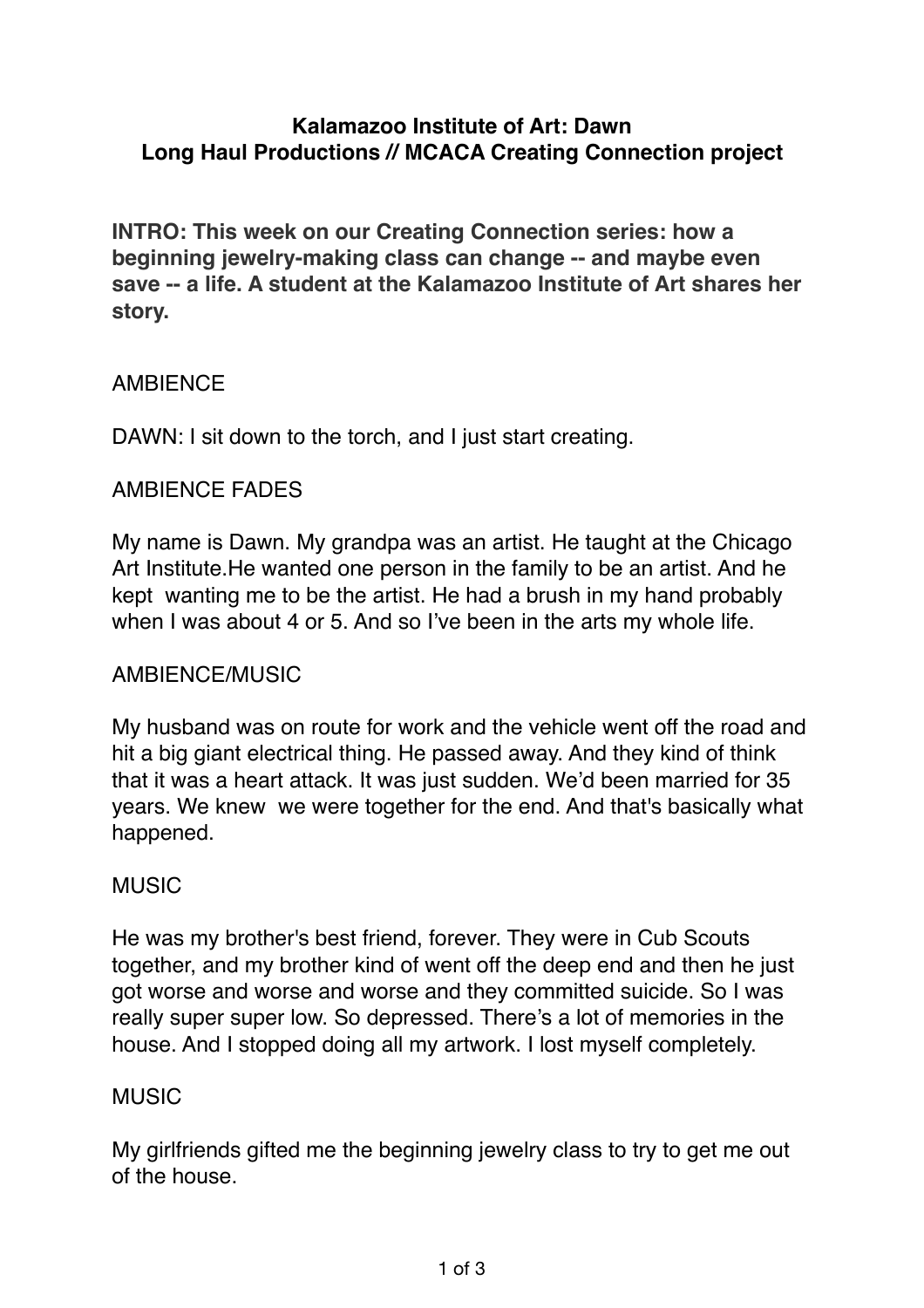# **AMBIFNCF**

This is the Kalamazoo Institute of Arts, KIA. I think I was really overexcited to be there compared to lot of the other people.

This is my first piece that I ever made at my beginning class, the Ginko. It really felt good because a lot of the students really like the Ginko. So it was kind of a feel good thing.

## **AMBIFNCF**

Getting away from the house and meeting new people and being able to take my mind off it. It just made me feel better.

CROSSTALK: I'll give you a call … bye, bye!

There's like a little community of all these people who do the same thing. People that have gone through divorce or their husband is really sick. It is very therapeutic. I think it helps all of us just to talk about it.

### **AMBIFNCF**

I was coming every night. I'd get out of work and I was here in class. Even if there wasn't a class I was here working. I worked on the weekends too. So I was just literally trying to change my life.

### AMBIENCE

It is a big healing process to be able to do your artwork. Some of the teachers here have mentioned how different I act. I'm happier.

### **AMBIFNCF**

If I wasn't gifted that class I think I'd still be really stuck. Creating helps you get on with things. And I know that everybody grieves differently but I think that I'm doing pretty good for what's happened. I'm in the right spot. This is where I should be.

### MUSIC